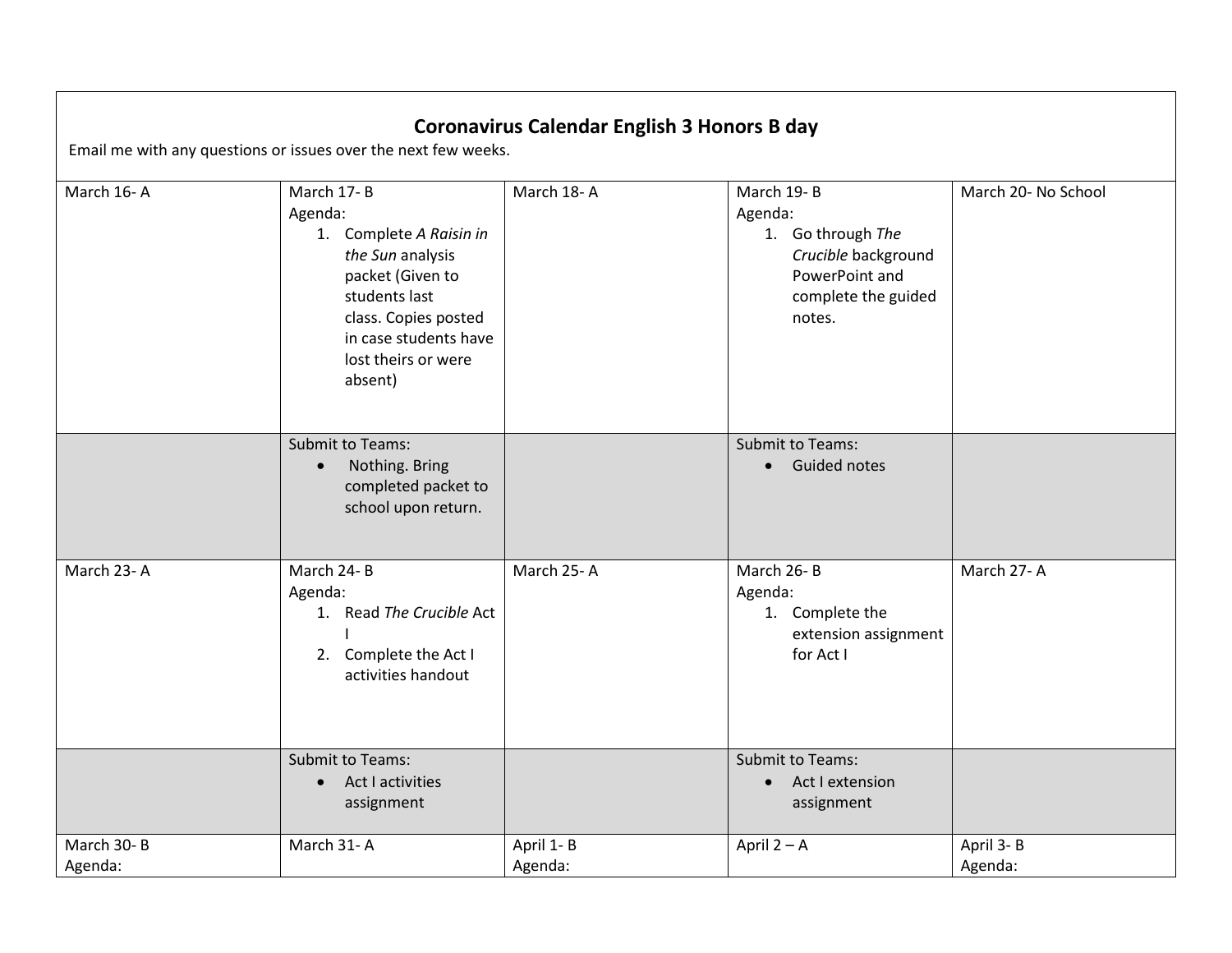| Read The Crucible Act<br>1.<br>$\mathsf{I}$<br>Complete the Act II<br>2.<br>activities |                                                                                                                  | 1. Complete the<br>extension<br>assignment for Act II                  | <b>Hiller Virtual Class Meeting</b><br>2:30 PM                                                                                                                                                                                                                                                                         | 1. Watch video of<br>English teachers'<br>discussion of The<br>Crucible<br>Write short (1/2 page<br>2.<br>to a page) reflection<br>about something you<br>learned or agreed<br>with or disagreed<br>with and why?<br>Essentially, add to<br>our conversation as a<br>participant |
|----------------------------------------------------------------------------------------|------------------------------------------------------------------------------------------------------------------|------------------------------------------------------------------------|------------------------------------------------------------------------------------------------------------------------------------------------------------------------------------------------------------------------------------------------------------------------------------------------------------------------|----------------------------------------------------------------------------------------------------------------------------------------------------------------------------------------------------------------------------------------------------------------------------------|
| <b>Submit to Teams:</b><br>Act II activities<br>assignment                             |                                                                                                                  | <b>Submit to Teams:</b><br>Act II extension<br>$\bullet$<br>assignment |                                                                                                                                                                                                                                                                                                                        | Submit to Teams:<br><b>Discussion Reflection</b><br>$\bullet$<br>assignment                                                                                                                                                                                                      |
| April $6 - A$                                                                          | April $7 - B$<br>Agenda:<br>1. Read The Crucible Act<br>III pg 83 - 120<br>2. Complete the Act III<br>activities | April $8 - A$                                                          | April $9 - B$<br>Agenda:<br>1. Watch short think-<br>aloud video on<br>analyzing setting in<br>the short story "The<br>Lottery"<br>2. Read attached copy<br>of Shirley Jackson's<br>"The Lottery"<br>Complete Act III<br>3.<br>extension assignment<br>on "The Lottery"<br><b>Hiller Virtual Class Meeting 2</b><br>PM | April 10 - NO SCHOOL<br>Spring Break Homework:<br>None! Get outside<br>(responsibly!), read<br>something you enjoy, or pick<br>up a new hobby. Have an<br>actual break!                                                                                                          |
|                                                                                        | Submit to Teams:<br>Act III activities<br>assignment                                                             |                                                                        | Submit to Teams:<br>Act III extension<br>$\bullet$<br>assignment                                                                                                                                                                                                                                                       |                                                                                                                                                                                                                                                                                  |